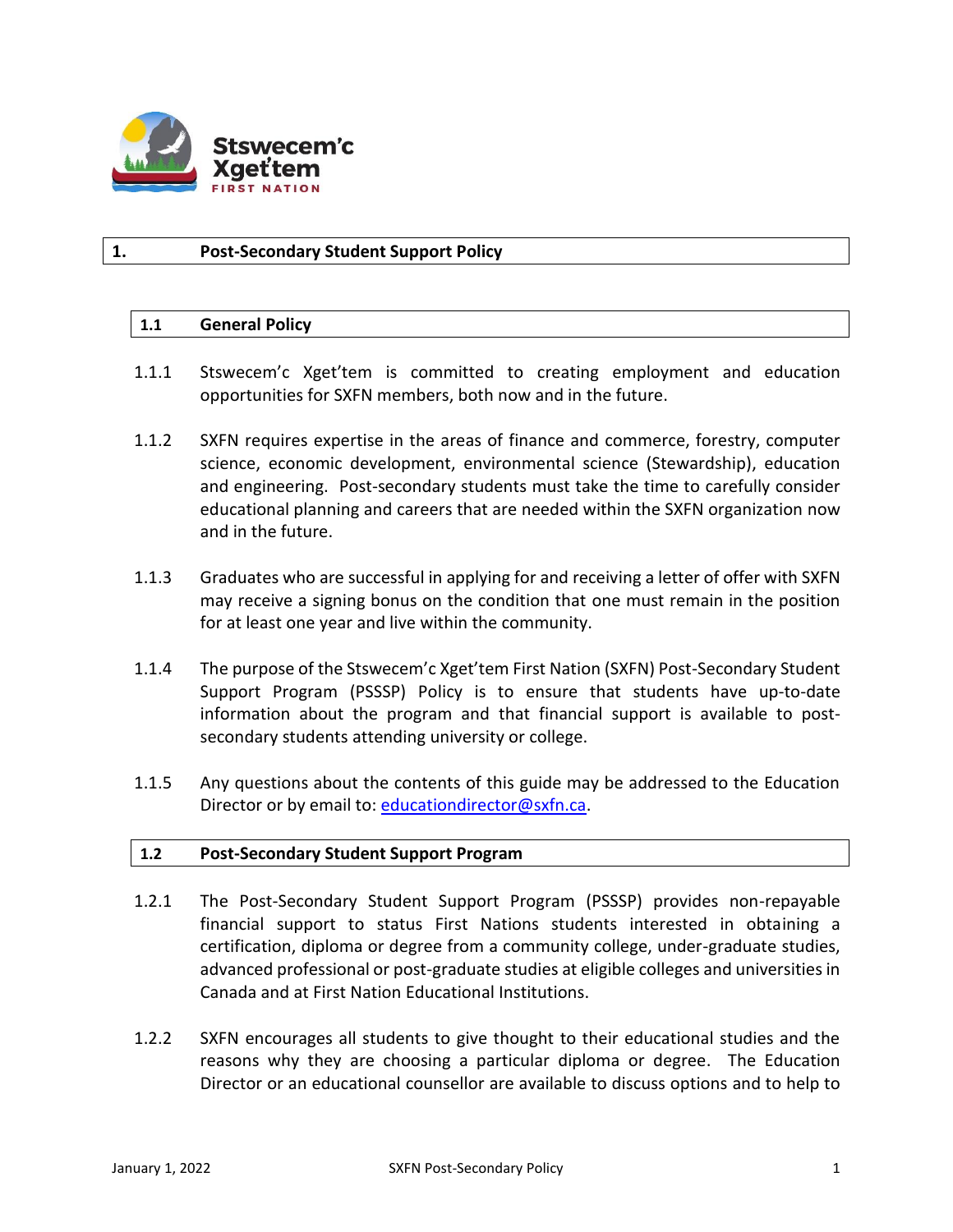ensure that the university or college provides certifications or degrees that will lead to future employment.

1.2.3 Students who make application for post-secondary financial assistance are required to complete the Application Forms on the website and submit all supporting information to the Education Director.

## **1.3 Eligibility Criteria**

- 1.3.1 To be eligible to apply for financial assistance under the SXFN PSSSP, applicants:
	- a. must be a registered member of SXFN. Students are required to submit proof of status by providing a copy of a status card; and
	- b. must be enrolled or accepted for enrollment in an eligible Post-Secondary Program of studies and must maintain satisfactory academic standing as determined by the post-secondary institution.

# **1.4 Eligible Post-Secondary Studies**

- 1.4.1 Eligible post-secondary studies include for example, sciences, education, arts and so on. Students may also apply to the University and/or College Entrance Preparation Program (UCEPP) prior to entering in a degree or diploma program.
- 1.4.2 Eligible post-secondary institutions are degree, diploma or certificate-granting institutions that are recognized by a province or territory in Canada or abroad. They include educational institutions affiliated with, or those that deliver post-secondary programs by arrangement with a post-secondary institution, as well as First Nations designated and directed institutions. If the program of studies is in a foreign institution, the student must provide evidence that it is recognized in Canada as an acceptable post-secondary program of studies.
- 1.4.3 UCEPP programs must provide the student with the necessary courses to attain the academic level for post-secondary institution entrance.
- 1.4.4 Delivery method may be in-class, e-learning, distant learning, or virtual learning as long as it meets all eligible criteria of the university or college.

## **1.5 Levels of Post-Secondary Studies**

1.5.1 Post-secondary student support is provided for levels of post-secondary study, which are as follows: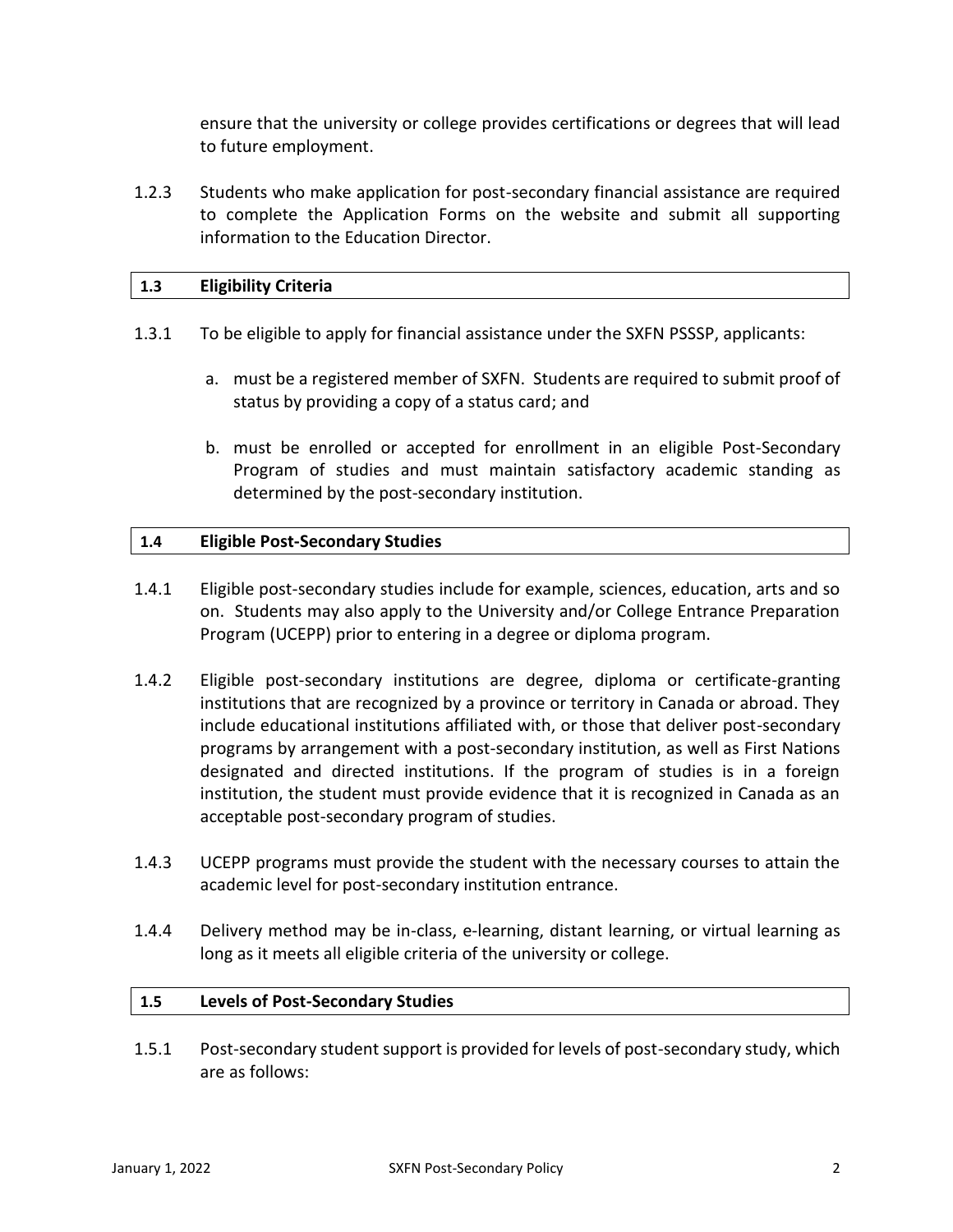- **Level I:** University College Entrance Preparation Program (UCEPP) (12 months)
- **Level II:** Community College, Certificate or diploma programs (12 to 24 months)
- **Level III:** Undergraduate university degree programs (40 months)
- **Level IV:** Advanced or professional degrees, master programs (24 months)
- **Level V:** Doctoral programs (24 months)
- 1.5.2 Acceptance into the university preparatory programs do not impact on a student's availability to attend an undergraduate program.

## **1.6 Limits of Financial Assistance for Post-Secondary Studies**

- 1.6.1 Assistance for books, travel and living allowances may be provided to students to complete one program at each level as noted above.
- 1.6.2 The duration of assistance in 1.6.1 is defined by the university/college official length of the program in which the student is enrolled.
- 1.6.3 Students enrolled in Level II may include assistance for additional degree programs at the bachelor level.
- 1.6.4 Students who have completed Level II, III, IV programs, with or without financial assistance for their studies, are ineligible for program assistance for lower levels.
- 1.6.5 Student financial support will not exceed the limits set in the above paragraphs. Where students change programs within one of the Levels, the academic years used for each program within each Level will be counted towards their overall eligibility for financial assistance.
- 1.6.6 Students who become eligible for assistance and who have previously completed a portion of post-secondary studies without assistance from this program may receive assistance for the balance of their program of studies but will not be reimbursed for previous expenses.
- 1.6.7 Retroactive funding is not permitted for studies in a previous fiscal or academic year.

## **1.7 Funding Priorities**

- 1.7.1 SXFN reserves the right to make financial support to students based upon the following priorities:
	- (1) **Priority One**: students who are presently enrolled in post-secondary studies, having successfully completed the previous term in post-secondary studies, and are continuing their studies;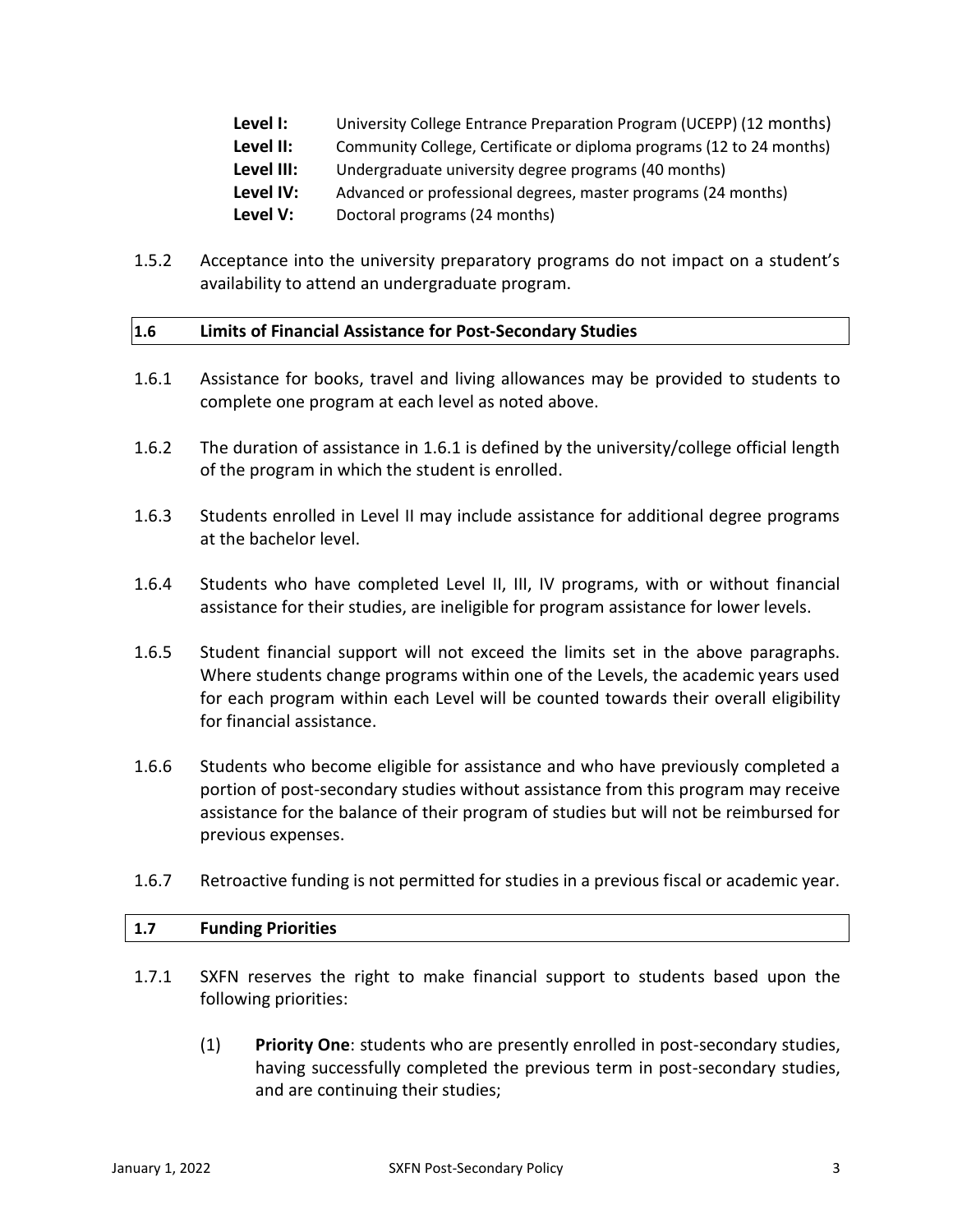- (2) **Priority Two**: any eligible applicant whose application for assistance has been deferred or refused due to a lack of program funding in the previous year and is reapplying for support;
- (3) **Priority Three**: any eligible high school graduate or mature student wishing to enroll in college or university for the first time;
- (4) **Priority Four**: any eligible applicant who has previously completed an undergraduate degree, community college certificate, has taken a break in studies and wishes to return to post-secondary studies.

# **1.8 Post-Secondary Sponsorship - The Annual Application Process**

- 1.8.1 Continuing students are required to submit an official transcript of final marks from the previous term of studies and a letter stating they plan to continue studies at the same university. All students are responsible for promptly providing the final transcripts for the term to the Education Director. Delays in submitting transcripts may impact receipt of financial assistance from SXFN.
- 1.8.2 All new applicants must submit both a fully completed 'Application for Post-Secondary' form and an official confirmation of acceptance letter from a recognized post-secondary institution. Incomplete application forms will not be reviewed or considered for financial assistance until all required documentation is submitted to the Education Director.
- 1.8.3 Eligible applicants whose application for assistance has been deferred due to lack of program funding in the previous year must re-apply for financial support.
- 1.8.4 Returning students who have left their studies will be required to include transcripts and marks with application, as an official confirmation of acceptance/re-enrollment from the institution they plan on attending.
- 1.8.5 If a student fails a course, SXFN will not provide additional funds to repeat the course.
- 1.8.6 Any outstanding educational funds owed to SXFN will need to be repaid in full before the application is considered.
- 1.8.7 When making an application, students must clearly state the term they are seeking financial support for, ie. Fall Term/Winter Term/ Spring Term and/or Summer Studies.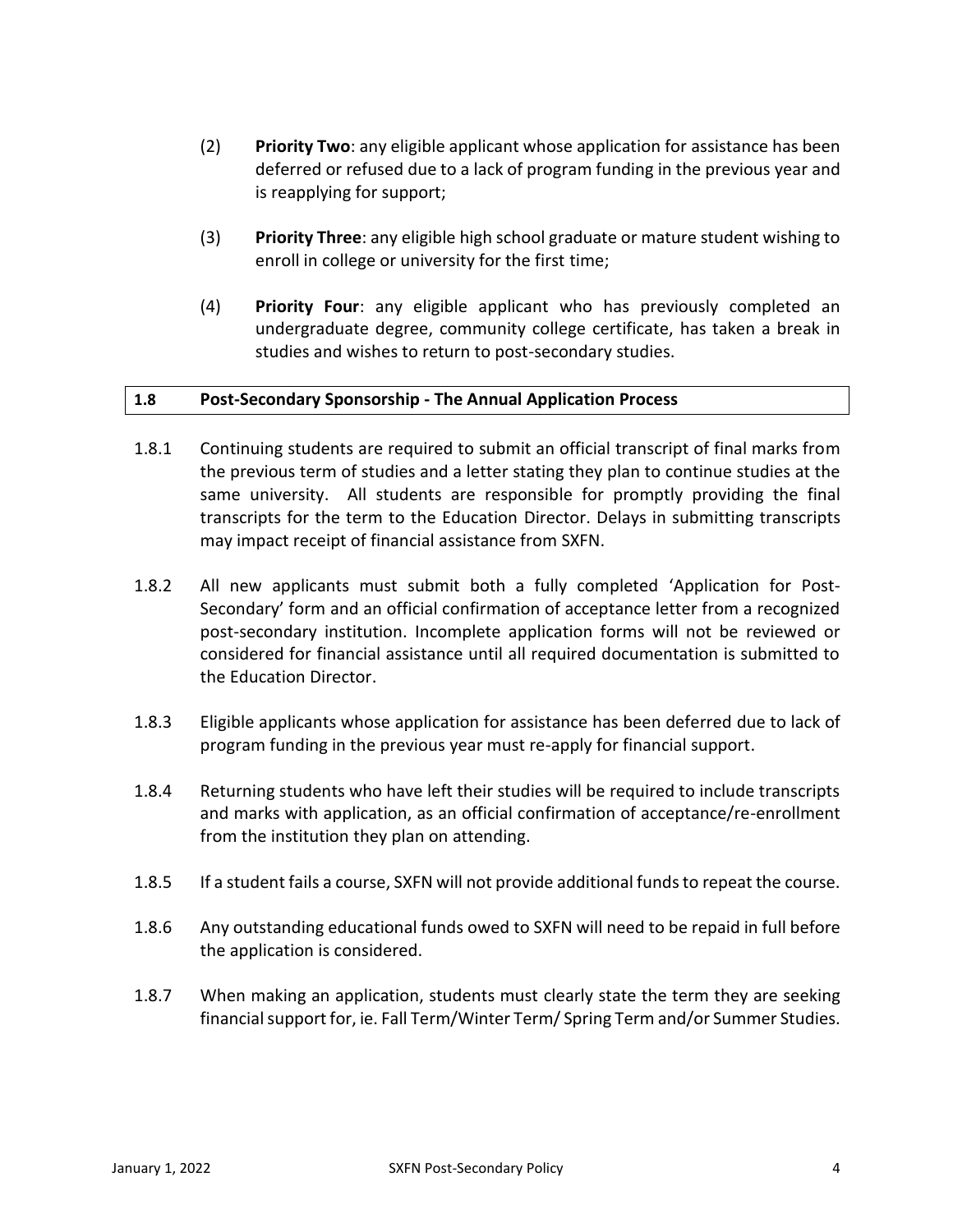## **1.9 Application Deadlines**

1.9.1 The following application deadlines apply to all students. Funding may only be provided for applicants who have met these deadlines:

| Fall Term - September to January | July 20 <sup>th</sup> of each year     |
|----------------------------------|----------------------------------------|
| Winter Term - January to April   | November 20 <sup>th</sup> of each year |
| Spring Term - May to June        | April 20 <sup>th</sup> of each year    |
| Summer Term - July to August     | May 20 <sup>th</sup> of each year      |

### **1.10 Application Forms**

- 1.10.1 Post-Secondary application fillable forms are found on the SXFN website [\(https://sxfn.ca/wp-content/uploads/2021/01/Application-Information.pdf\)](https://sxfn.ca/wp-content/uploads/2021/01/Application-Information.pdf). Please complete the forms and submit them to: [educa](mailto:educationmanager@sxfn.ca)[tiondirector@sxfn.ca.](mailto:tiondirector@sxfn.ca)
- 1.10.2 The application forms can be submitted prior to receiving formal letters of acceptance from a college or university. All supporting documentation must be submitted before final approval is granted by the Post-Secondary Education Committee.

| 1.11<br>- 1<br><b>T.TT</b> | <b>Allowances</b> |
|----------------------------|-------------------|
|                            |                   |

1.11.1 A full-time student attending a recognized post-secondary institution and approved for an allowance is entitled to one of the following:

|    | <b>Type of Student</b>                                                                | <b>Amount</b> |  |
|----|---------------------------------------------------------------------------------------|---------------|--|
| a. | Single Student Rate                                                                   | \$1,500.00    |  |
| b. | Married student with employed spouse: each<br>additional dependent child (\$100.00)   | \$1,700.00    |  |
| c. | Married student with unemployed spouse: each<br>additional dependent child (\$100.00) | \$2,000.00    |  |
| d. | Single student with 1 dependent child: each<br>additional dependent child (\$100.00)  | \$1,850.00    |  |

- 1.11.2 Full-time students who are eligible to receive a regular monthly allowance must establish a bank account for direct deposit. The first cheque will be deposited into the account starting August 30th and the last cheque will be deposited on March 31st.
- 1.11.3 Students employed on a full-time basis are not entitled to an allowance.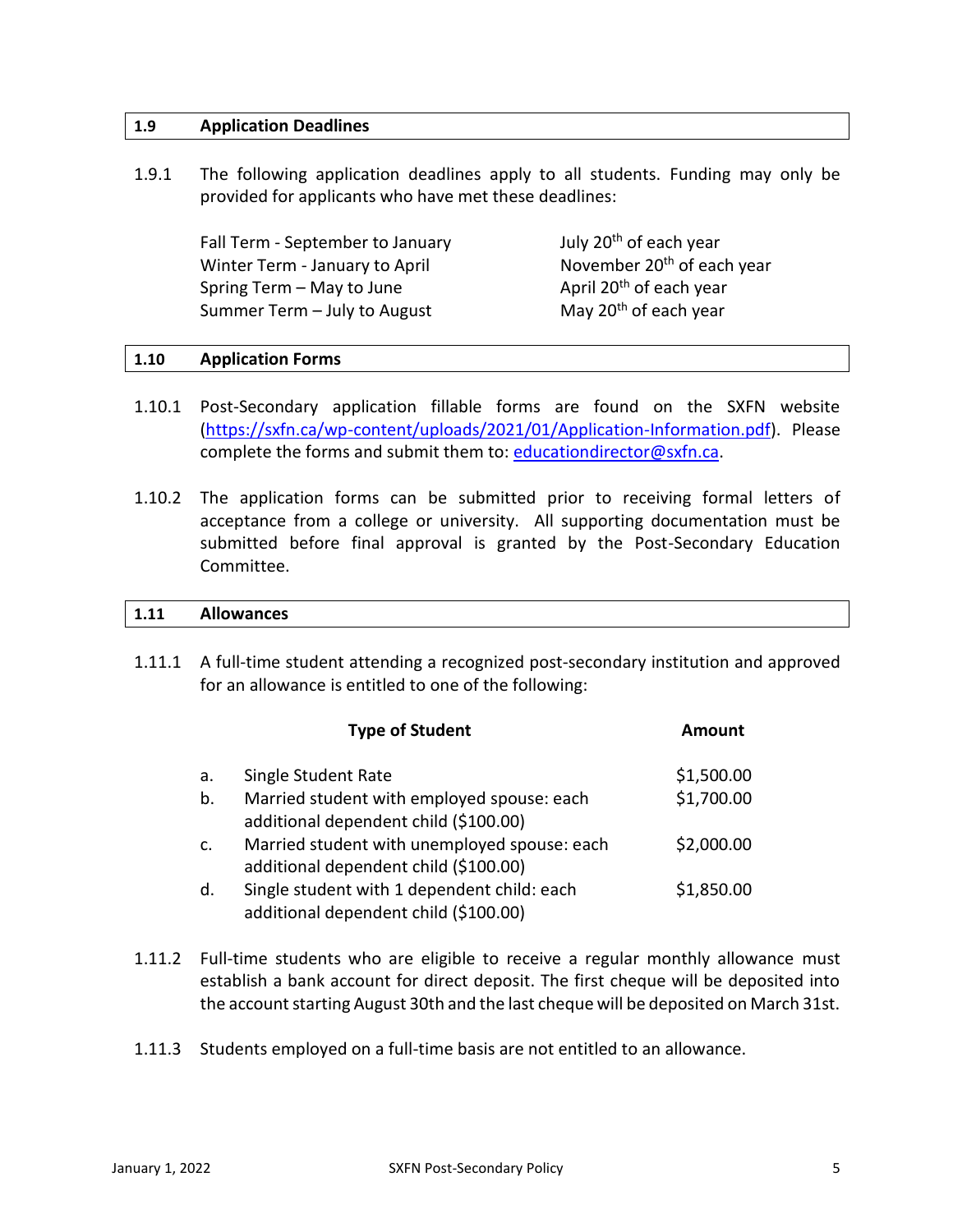- 1.11.4 Students receiving on-campus room and meal fees will receive a pro-rated living allowance.
- 1.11.5 A copy of your Child Tax Benefit Entitlement is required if you are claiming dependent children.

| 1.12 Tuition |  |
|--------------|--|
|--------------|--|

- 1.12.1 SXFN pays the tuition directly to the college/university. SXFN provides a sponsorship form directly to the college/university to cover all costs related to tuition, mandatory fees, books, materials, and transit fair. The exception is that SXFN does not pay for medical and dental; these expenses can be paid individually or chosen to opt-out of.
- 1.12.2 Some universities and colleges may enter a Third Party Billing Agreement with SXFN. Students must contact the Institution's Financial Department to determine if they do Third Party Billing and inform the Education Director. In the case of Thompson River University (TRU), the student is provided with a copy of the tuition invoice for the semester with the understanding that the student will forward the invoice to SXFN for payment.

# **1.13 Books**

- 1.13.1 SXFN may sign a 'Third Party Billing Form' provided by the university or college, which includes an amount for books with a defined amount that is directly related to your program and the campus bookstore.
- 1.13.2 Students may select the books required for the Program and the university bookstore will charge the expense to the student's account. However, if for any reason students are required to purchase additional books, they will be required to pay up front and send the receipt to the Education Director for reimbursement.

## **1.14 Tutoring**

1.14.1 Students experiencing difficulties with a course may apply for tutoring assistance. Students are required to find a tutor for the specific course, identify the expense per hour plus tutoring time, and forward a plan to the Education Director for approval. The Education Director will discuss the plan with the student, and approval of the plan and funding will be required prior to hiring of the tutor.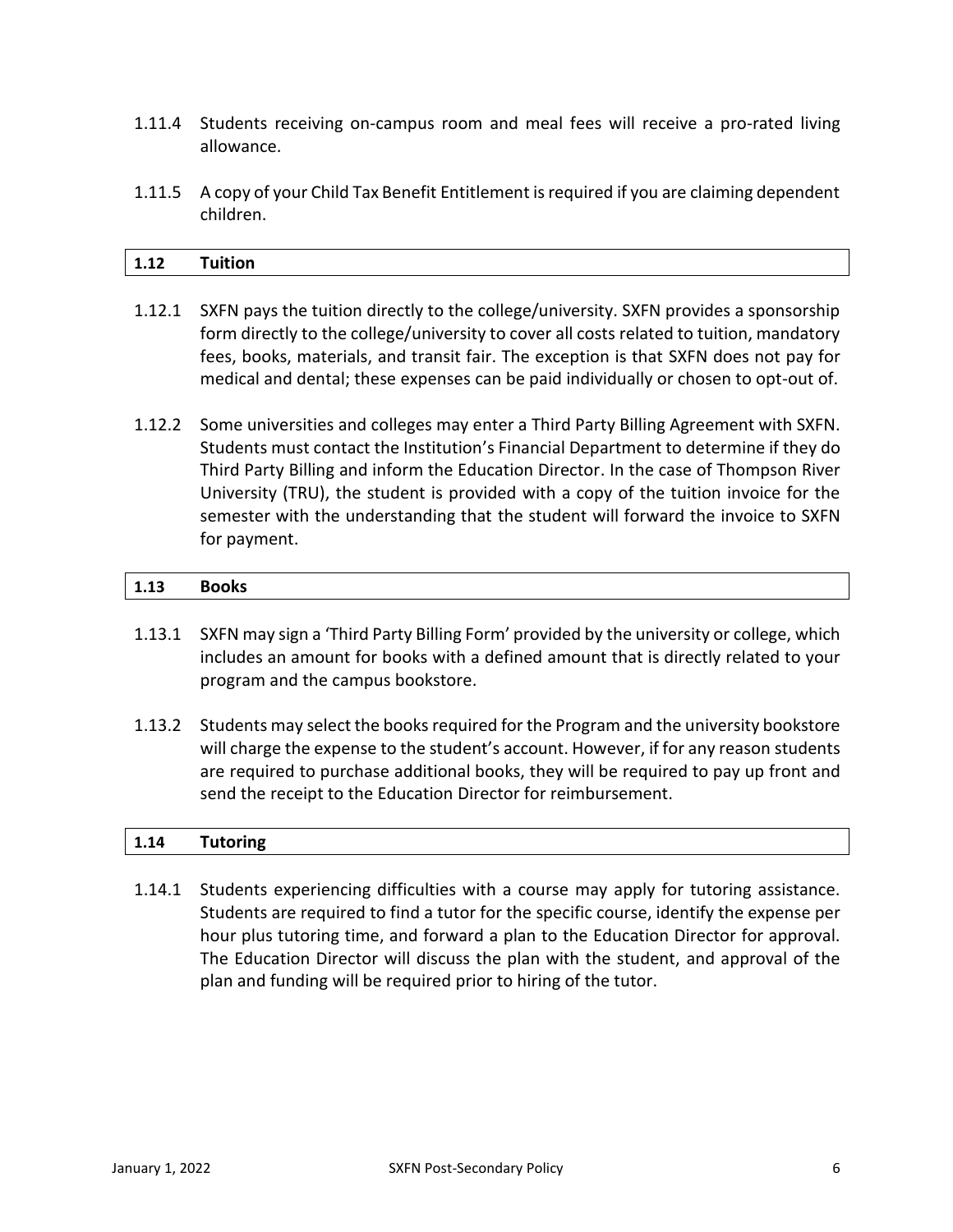### **1.15 Transcripts**

### 1.15.1 The due date for submission of transcripts are as follows:

| Fall Term - September to January | January 20 <sup>th</sup> of each year   |
|----------------------------------|-----------------------------------------|
| Winter Term - January to April   | May 20 <sup>th</sup> of each year       |
| Spring Term – May to June        | July 20 <sup>th</sup> of each year      |
| Summer Term - July to August     | September 20 <sup>th</sup> of each year |

- 1.15.2 Failure to submit transcripts may result in the discontinuation of financial assistance from SXFN. Students having difficulties obtaining transcripts on time must contact the Education Director.
- 1.15.3 Incentive Awards will not be awarded until transcripts have been submitted to the Education Director.

### **1.16 Financial Support**

1.16.1 SXFN financial support to post-secondary students is dependent upon the program having the budget to support all students and that students are in good standing with their university or college.

#### **1.17 Annual Incentives Awards**

- 1.17.1 *Academic Achievement Award: Students* enrolled in Level I and Level II with a grade point average of B (3.0) or above are eligible to receive a maximum of \$500.00.
- 1.17.2 *Incentive Award: S*tudents enrolled in Level III and Level IV with a grade point average of B (3.0) or above are eligible to receive a maximum of \$1,000.00.
- 1.17.3 *Strategic Studies Scholarships*: Students enrolled in a program of studies such as commerce, business, environmental science, computer sciences, forestry, and engineering with a sessional grade point average of B (3.0) or above are eligible to receive a strategic studies incentive up to a maximum of \$1,000.00.
- 1.17.4 **Graduation Award:** Students enrolled in Level I to Level IV who successfully obtain their certificate, diploma, degree are eligible to receive an award of \$500.00. This is a one-time award for each eligible student.
- 1.17.5 *Incentive Awards*: Incentive awards will not be awarded until transcripts have been received by the Education Director.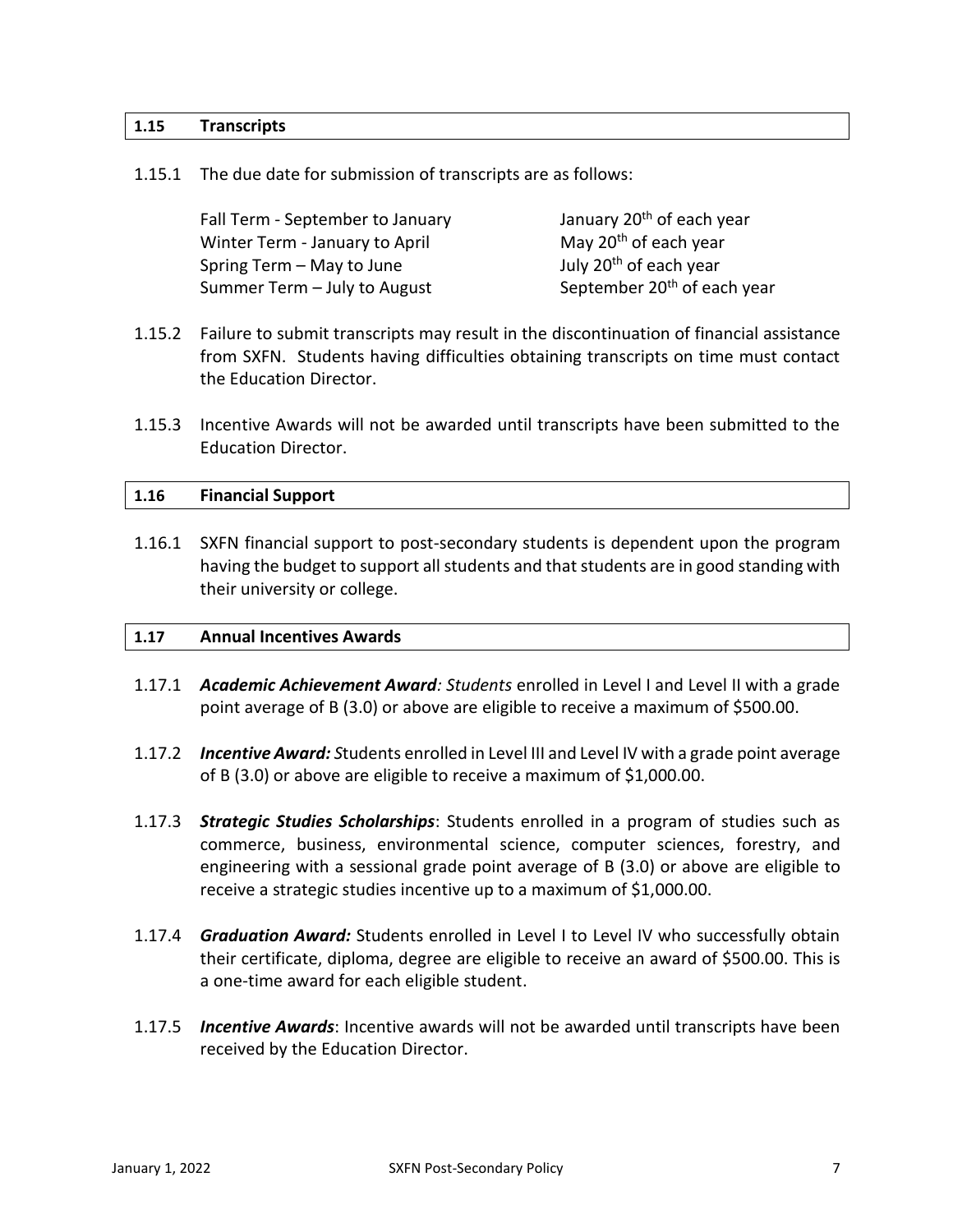# **1.18 Bursaries, Grants, Scholarships**

- 1.18.1 Many scholarships, bursaries and prizes are awarded to the general population of most post-secondary institutions throughout Canada. These awards are often advertised in the school calendars. Here are a few organizations supporting aboriginal post-secondary students:
	- Indspire Award: [www.indspire.ca h](http://www.indspire.ca/)as a number of opportunities for applications during the year
	- Foundation for the Advancement of Aboriginal Youth: [www.ccab.com](http://www.ccab.com/)
	- RBC Royal Bank Aboriginal Student Awards Program: [www.rbc.com/careers/aboriginal](http://www.rbc.com/careers/aboriginal)

### **1.19 Graduation**

1.19.1 SXFN Council encourages all graduates to apply for employment opportunities that are listed on the SXFN website.

## **1.20 Academic Probation/Dismissal/Withdrawal Policy**

- 1.20.1 **Academic Probation**: Any student, whether full-time or part-time, whose grade point average has fallen below a 2.0 (C) in any given year of study will be placed on Academic Probation. All students placed on Academic Probation are expected to improve their academic standing with their university/college to maintain continued sponsorship. Students must provide a statement from the university/college that they are no longer on Academic Probation to the Education Director.
- 1.20.2 **Academic Dismissal**: Any student required to withdraw from a university or college program of studies will be required to wait a minimum 12 months before a new application will be considered by the Education Director.
- 1.20.3 **Voluntary Withdrawal:** Any student who voluntarily withdraws from their program of studies or drops from full-time to part-time studies, whether permanently or temporarily, must contact the Education Director immediately.
- 1.20.4 **Note:** In all cases it is the student's responsibility to contact the Education Director as soon as possible to discuss options and to ensure that all documentation is submitted as soon as possible. Delays could affect future post-secondary funding.